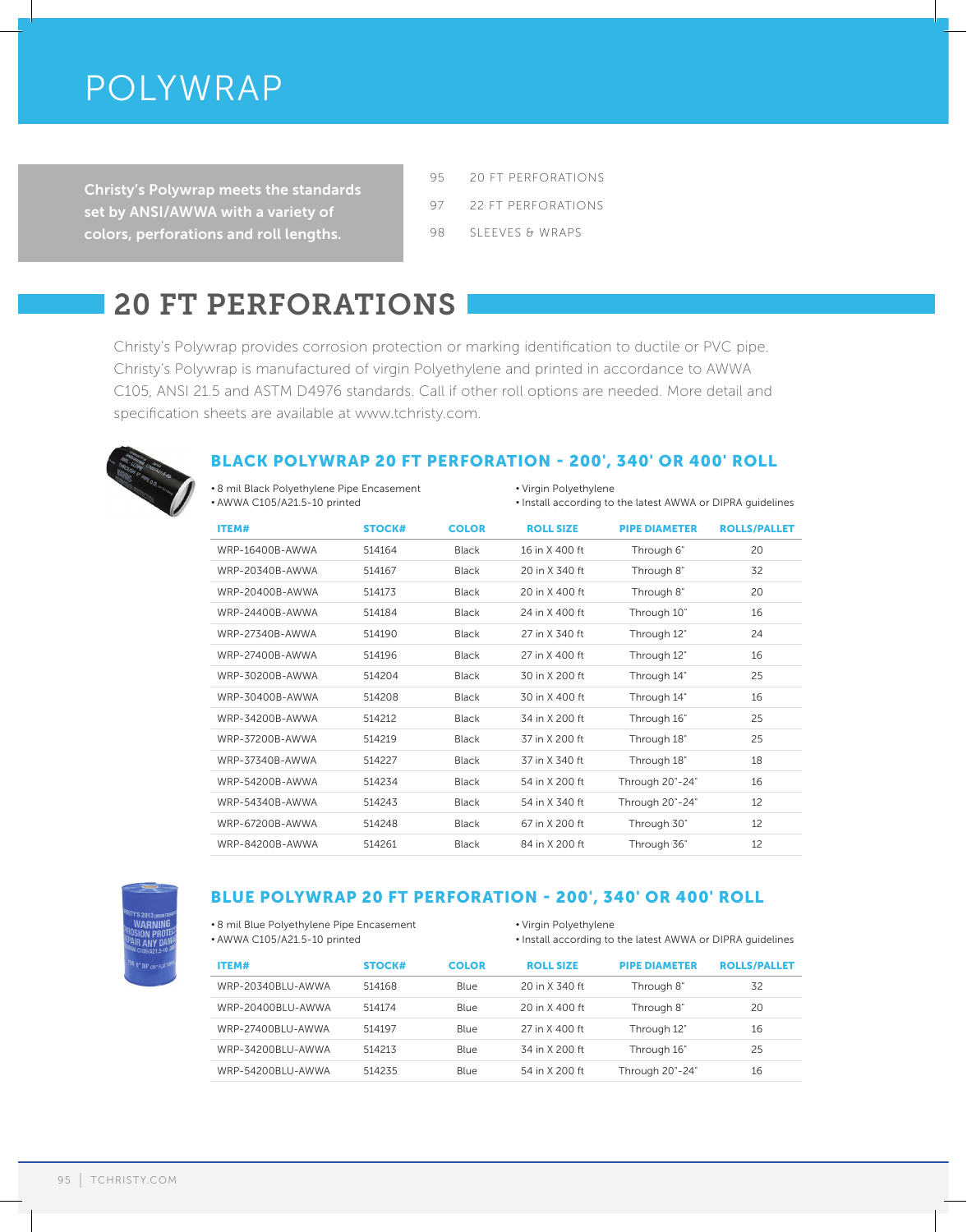

#### CLEAR POLYWRAP 20 FT PERFORATION - 200', 340' OR 400' ROLL

• 8 mil Clear Polyethylene Pipe Encasement • AWWA C105/A21.5-10 printed

• Virgin Polyethylene • Install according to the latest AWWA or DIPRA guidelines

| ITEM#           | <b>STOCK#</b> | <b>COLOR</b> | <b>ROLL SIZE</b> | <b>PIPE DIAMETER</b> | <b>ROLLS/PALLET</b> |
|-----------------|---------------|--------------|------------------|----------------------|---------------------|
| WRP-20340C-AWWA | 514169        | Clear        | 20 in X 340 ft   | Through 8"           | 32                  |
| WRP-20400C-AWWA | 514175        | Clear        | 20 in X 400 ft   | Through 8"           | 20                  |
| WRP-27340C-AWWA | 514192        | Clear        | 27 in X 340 ft   | Through 12"          | 24                  |
| WRP-30400C-AWWA | 514210        | Clear        | 30 in X 400 ft   | Through 14"          | 16                  |
| WRP-37200C-AWWA | 514221        | Clear        | 37 in X 200 ft   | Through 18"          | 25                  |
| WRP-54200C-AWWA | 514236        | Clear        | 54 in X 200 ft   | Through 20"-24"      | 16                  |



#### GREEN POLYWRAP 20 FT PERFORATION - 340' ROLL

• 8 mil Green Polyethylene Pipe Encasement • AWWA C105/A21.5-10 printed

• Virgin Polyethylene

• Install according to the latest AWWA or DIPRA guidelines

| <b>ITEM#</b>    | STOCK# | <b>COLOR</b> | <b>ROLL SIZE</b> | <b>PIPE DIAMETER</b> | <b>ROLLS/PALLET</b> |
|-----------------|--------|--------------|------------------|----------------------|---------------------|
| WRP-20340G-AWWA | 514170 | Green        | 20 in X 340 ft   | Through 8"           | 32                  |
| WRP-27340G-AWWA | 514193 | Green        | 27 in X 340 ft   | Through 12"          | 24                  |
| WRP-54340G-AWWA | 514245 | Green        | 54 in X 340 ft   | Through 20"-24"      | 12                  |



#### PURPLE POLYWRAP 20 FT PERFORATION - 200' OR 340' ROLL

• 8 mil Purple Polyethylene Pipe Encasement • AWWA C105/A21.5-10 printed

• Virgin Polyethylene

• Install according to the latest AWWA or DIPRA guidelines

Recycled/Reclaimed Polyethylene encasement is ideal for municipal/ waste water/ irrigation and golf course marking applications where Recycled/Reclaimed water is used.

| ITEM#           | <b>STOCK#</b> | <b>COLOR</b> | <b>ROLL SIZE</b> | <b>PIPE DIAMETER</b> | <b>ROLLS/PALLET</b> |
|-----------------|---------------|--------------|------------------|----------------------|---------------------|
| WRP-20340P-AWWA | 514171        | Purple       | 20 in X 340 ft   | Through 8"           | 32                  |
| WRP-27340P-AWWA | 514194        | Purple       | 27 in X 340 ft   | Through 12"          | 24                  |
| WRP-37340P-AWWA | 514231        | Purple       | 37 in X 340 ft   | Through 18"          | 18                  |
| WRP-54340P-AWWA | 514246        | Purple       | 54 in X 340 ft   | Through 20"-24"      | 12                  |
| WRP-67200P-AWWA | 514250        | Purple       | 67 in X 200 ft   | Through 30"          | 12                  |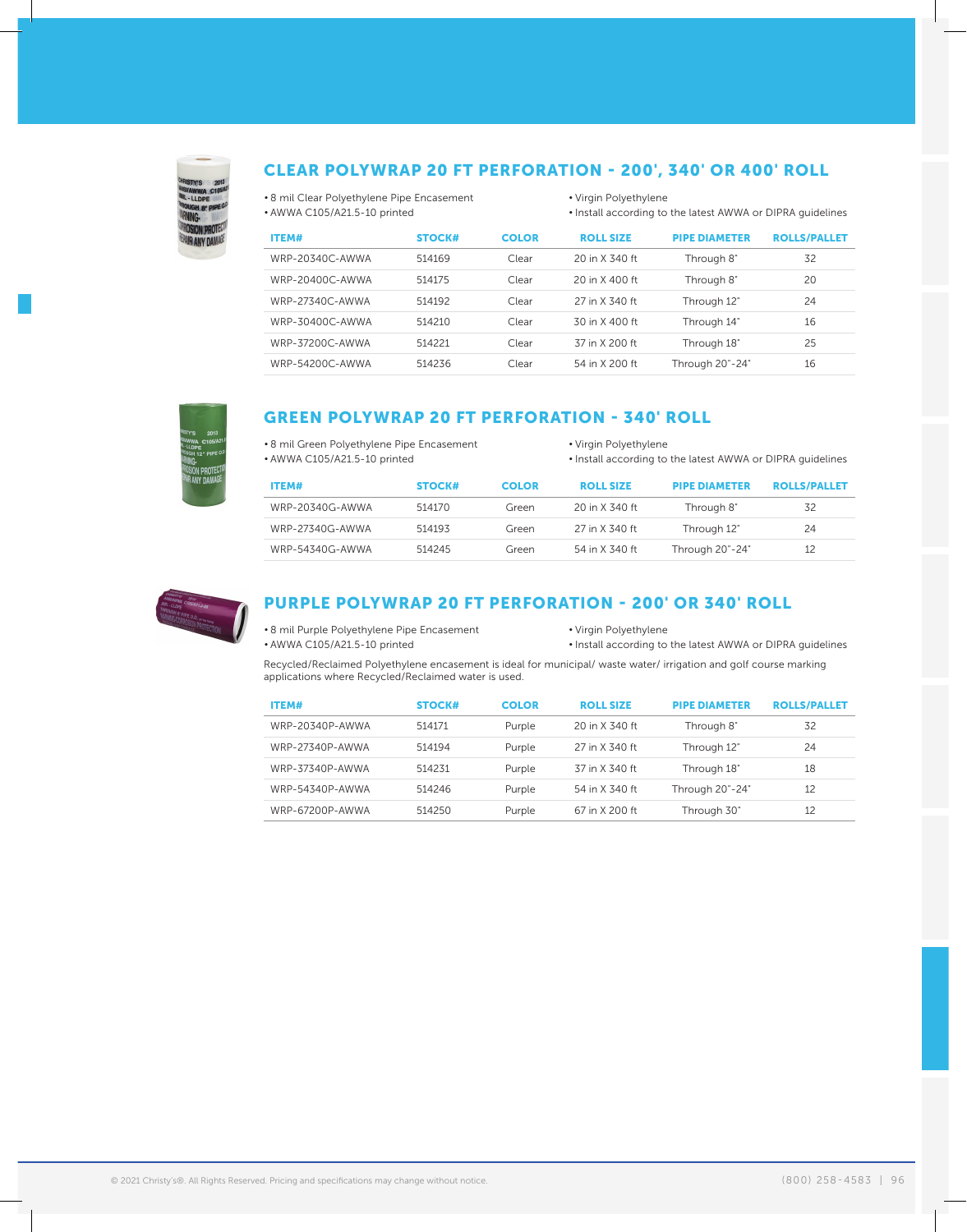# POLYWRAP

# 22 FT PERFORATIONS



#### BLACK POLYWRAP 22 FT PERFORATION - 110', 220' OR 440' ROLL

• 8 mil Black Polyethylene Pipe Encasement • AWWA C105/A21.5-10 printed

- Virgin Polyethylene
- Install according to the latest AWWA or DIPRA guidelines

| <b>ITEM#</b>      | <b>STOCK#</b> | <b>COLOR</b> | <b>ROLL SIZE</b> | <b>PIPE DIAMETER</b> | <b>ROLLS/PALLET</b> |
|-------------------|---------------|--------------|------------------|----------------------|---------------------|
| WRP-20440B-22AW   | 514178        | Black        | 20 in X 440 ft   | Through 8"           | 20                  |
| WRP-24440B-22AWWA | 514186        | <b>Black</b> | 24 in X 440 ft   | Through 10"          | 16                  |
| WRP-27440B-22AW   | 514199        | Black        | 27 in X 440 ft   | Through 12"          | 16                  |
| WRP-30220B-22AW   | 514206        | <b>Black</b> | 30 in X 220 ft   | Through 14"          | 25                  |
| WRP-30440B-22AW   | 514211        | <b>Black</b> | 30 in X 440 ft   | Through 14"          | 16                  |
| WRP-34220B-22AW   | 514214        | <b>Black</b> | 34 in X 220 ft   | Through 16"          | 25                  |
| WRP-37220B-22AW   | 514222        | <b>Black</b> | 37 in X 220 ft   | Through 18"          | 25                  |
| WRP-54220B-22AW   | 514238        | <b>Black</b> | 54 in X 220 ft   | Through 20" - 24"    | 16                  |
| WRP-67220B-22AW   | 514251        | <b>Black</b> | 67 in X 220 ft   | Through 30"          | 12                  |
| WRP-81110B-22AWWA | 514255        | Black        | 81 in X 110 ft   | Through 36" - 42"    | 12                  |
| WRP-84220B-22AW   | 514263        | Black        | 84 in X 220 ft   | Through 42"          | 12                  |



#### BLUE POLYWRAP 22 FT PERFORATION - 220' OR 440' ROLL

- 8 mil Blue Polyethylene Pipe Encasement • AWWA C105/A21.5-10 printed
- Virgin Polyethylene
- Install according to the latest AWWA or DIPRA guidelines

| ITEM#             | <b>STOCK#</b> | <b>COLOR</b> | <b>ROLL SIZE</b> | <b>PIPE DIAMETER</b> | <b>ROLLS/PALLET</b> |
|-------------------|---------------|--------------|------------------|----------------------|---------------------|
| WRP-20440BLU-22AW | 514179        | <b>Blue</b>  | 20 in X 440 ft   | Through 8"           | 20                  |
| WRP-24440BLU-22AW | 514187        | Blue         | 24 in X 440 ft   | Through 10"          | 16                  |
| WRP-27440BLU-22AW | 514200        | <b>Blue</b>  | 27 in X 440 ft   | Through 12"          | 16                  |
| WRP-30220BLU-22AW | 514207        | Blue         | 30 in X 220 ft   | Through 14"          | 25                  |
| WRP-34220BLU-22AW | 514215        | Blue         | 34 in X 220 ft   | Through 16"          | 25                  |
| WRP-37220BLU-22AW | 514223        | Blue         | 37 in X 220 ft   | Through 18"          | 25                  |
| WRP-54220BLU-22AW | 514239        | Blue         | 54 in X 220 ft   | Through 20" - 24"    | 25                  |
| WRP-67220BLU-22AW | 514252        | Blue         | 67 in X 220 ft   | Through 30"          | 12                  |



## CLEAR POLYWRAP 22 FT PERFORATION - 220' OR 440' ROLL

• 8 mil Clear Polyethylene Pipe Encasement • AWWA C105/A21.5-10 printed

- Virgin Polyethylene
- Install according to the latest AWWA or DIPRA guidelines

| ITEM#           | STOCK# | <b>COLOR</b> | <b>ROLL SIZE</b> | <b>PIPE DIAMETER</b> | <b>ROLLS/PALLET</b> |
|-----------------|--------|--------------|------------------|----------------------|---------------------|
| WRP-20440C-22AW | 514180 | Clear        | 20 in X 440 ft   | Through 8"           | 16                  |
| WRP-27440C-22AW | 514201 | Clear        | 27 in X 440 ft   | Through 12"          | 16                  |